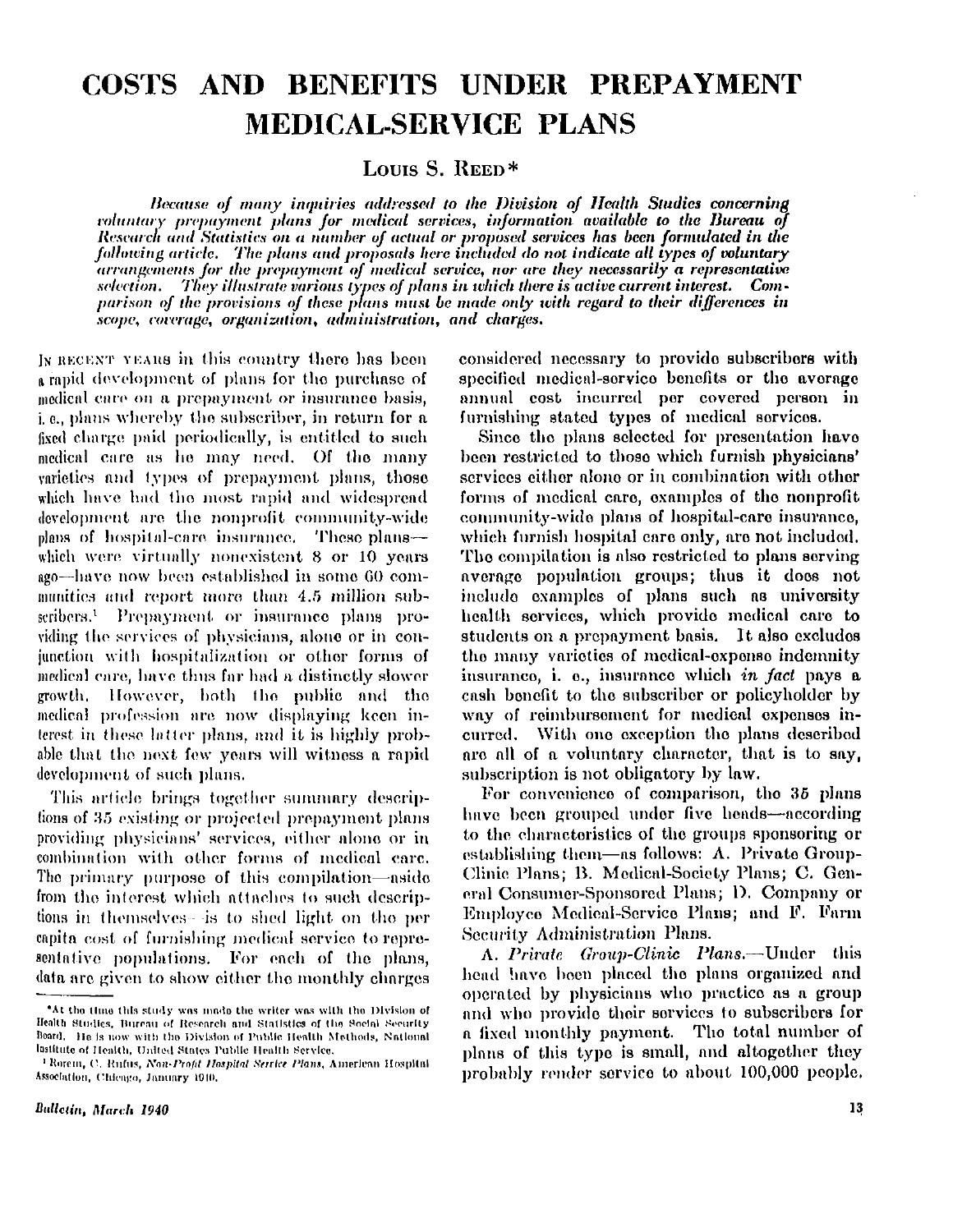B . *Medical-Society Plans.*—In this group are placed examples of proposals or plans established or sponsored by State or local medical societies. A characteristic feature of all these plans is tha t all the physicians in the community, or all who belong to the medical society, may participate in the plan if they choose, and subscribers are entitled to free choice among all participating phy sicians. The first plans of this type were established by local medical societies in the States of Washington and Oregon in 1931-33 and immediately succeeding years; until recently they stood alone. Within the last year and a half a considerable number of local and State medical societies scattered over the country have announced intentions of establishing plans similar to those in Washington and Oregon. At least one of these new plans has been placed in operation. The total number of medical-society plans now operating is small, and it is doubtful whether service is being provided under them to more than 100,000 people.

In this article ten representative medicalsociety plans are described, of which six are now in operation. Of the remaining four plans, one is called a plan for medical-expense indemnity insurance. Nevertheless the plan proposes to furnish medical service *in kind* to subscribers, and the insuring organization would directly remunerate the physicians rendering the services, each service to be paid for on a scheduled unit-fee basis. The plan accordingly does not differ in these respects from other prepayment medicalservice plans, and the name "medical-expense indemnity insurance" would seem a misnomer.

C. *General Consumer-Sponsored Plans.*—Under this head are given examples of plans organized or controlled by consumer groups, not including groups organized on the basis of employment by a particular company or establishment, or employer-sponsored plans. General consumer-sponsored plans, as here defined, would include a wide variety of plans, many of them of long standing such, for example, as those organized by fraternal associations and lodges. An accurate estimate of the number of these plans or of the number of persons served by them cannot be made. Six examples of general consumer-sponsored plans are given here. Two of these have not yet been placed in operation; the others are all of relatively recent origin. The examples cited here therefore represent, in general, recently organized types of

general consumer-sponsored plans rather than consumer plans of long standing.

D . *Company or Employee Medical-Service Plans.*—A considerable number of prepayment medical-service plans have been established to provide medical care to the employees of particular establishments and sometimes to the dependents of these employees. Generally these plans are organized and established in the first instance by the management, and usually the management administers the plan; however, in some instances employees have achieved a considerable measure of control. There are a few cases of company medical services in which the whole cost of the care provided is borne by the company itself. Whether such plans should be considered prepayment plans is perhaps debatable; nevertheless the experience under such plans can throw light on the cost of furnishing medical care on a prepayment basis, and for that reason a description of one plan wholly financed by the employer is included. The general rule in company or employee medical-service plans, however, is that the employees bear part or all of the cost through periodic contributions in the form of payments deducted from pay. Sometimes participation in these plans is optional with the employee; in many cases, however, the plan is compulsory in that participation is made a condition of employment.

Many company or employee medical-service plans are of long standing; they are found most commonly among railroads and mining companies. It is probable that today between 1 and 2 million individuals obtain all or most of their medical care through plans of this character.

Ten examples of company or employee medicalservice plans are given. It is difficult to say how representative these are of plans of this type. For the most part the examples were selected because they were thought to be significant illustrations and because cost data were available. The ten examples include one plan (that established for employees of the city of San Francisco) wherein participation of the employees is compulsory by law—probably the only plan of such character now existing in the United States.

E. *Farm Security Administration Plans.*—Since 1936 the Farm Security Administration (formerly the Resettlement Administration) has promoted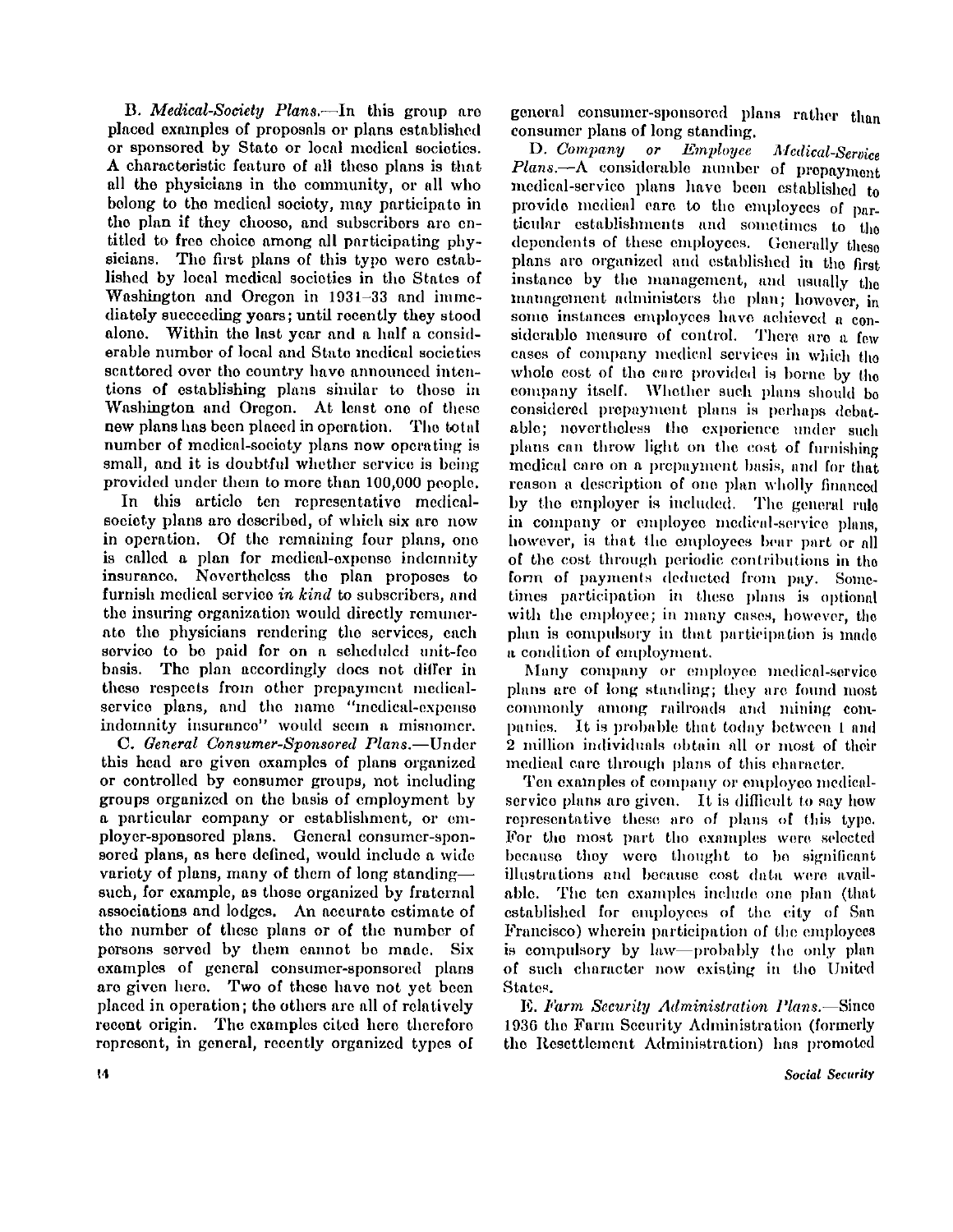the establishment of what are in effect prepayment medical-service plans among low-income farmers. Such plans now exist in more than 400 districts, areas, or communities and provide care to more than 300,000 individuals. Generally, participation in these plans is restricted to farm families who are receiving or have received aid in the form of loans from the Farm Security Administration. These plans differ from all the others described in that they are designed primarily for families who are not or have not been entirely selfsupporting. Generally, the physicians participating in these plans are asked to accept remuneration at reduced fees because of the low incomes of the populations served. Five representative examples of Farm Security Administration plans are given. The author is indebted to the office of the Medical Director of the Farm Security Administration for the selection of these plans and for the descriptions given.

The remainder of this article consists of short descriptions of each of the 35 plans. Each description is designed, within the limits of available space, to give the reader an understanding of the essential nature of the plan, and of the cost or charges and the benefits provided. In most instances the information has been obtained through correspondence.

No analysis or generalization with respect to the cost of furnishing medical service is here attempted. In interpreting these data, the reader is cautioned to remember that the cost of furnishing medical care to any population group varies greatly with the composition of the group with respect to age, sex, race, employment status, economic status, basis of selection, and many other factors.

Unless otherwise mentioned, none of the plans provide care in workmen's compensation cases or institutional care for cases of mental disease, tuberculosis, alcoholism, or drug addiction.

#### *A. Private Group-Clinic Plans*

# I

*Name:* Civic Medical Center.

*Location:* Chicago, Illinois.

*Sponsor:* Private group of physicians.

*Coverage:* About 1,300 subscribers (November 1939). The Center also serves individuals on  $a$ fee-for-service basis.

Bulletin, March 1940

*Cost or charges:* \$2 a month for single persons, \$3 for man and wife (if both fully employed, \$2 each), \$4 for a man and wife and all dependent children; extra charge for home calls during the day of \$1 within city limits and \$2 outside city limits and within a 15-mile radius of the Center; night calls \$2 and \$3. These are now rates applying to subscribers enrolled after October 1, 1939. Rates for persons enrolling before that date were: single person, \$1.50 a month ; \$2.50 for family membership including all blood relatives dependent on subscriber.

*Medical services provided:* Physicians', specialists', and surgeons' services, X-rays, laboratory tests, and part of the costs of hospitalization. The subscriber must pay \$3 for each day of care and is entitled to semiprivate accommodations, use of operating room, anesthesia, ordinary drugs, X-rays, and laboratory tests.

*Organization of medical service:* Private group clinic. The group operates as a partnership to which all or most of the medical staff belong.

#### I I

*Name:* Milwaukee Medical Center.

Location: Milwaukee, Wisconsin.

*Sponsor:* Private group of physicians.

*Coverage:* About 3,500 subscribers and their dependents; a total of 10,000 persons (December 1939). Center also serves individuals on a fee-forservice basis.

*Cost or charges:* \$1 a month for a single person, \$2 for man and wife, and \$3 for a family , including all children under 21 .

*Medical scrvices provided:* Physicians' services in office, home, and hospital; laboratory and  $X$ -ray services. Exclusions: hospitalization, nursing, and drugs.

*Organization of medical service:* Private group clinic, salaried staff. Group is owned by five partners, all physicians; other members of medical staff receive share of profits in addition to salaries.

## $\mathbf{H}$

*Name:* Ross-Loos Medical Group.

*Location:* Los Angeles, California.

*Sponsor:* Private group of physicians.

*Coverage:* About 23,000 members and 40,000 dependents; a total of 69,000 (November 1939).

*Cost or charges:* \$2.50 a month per member for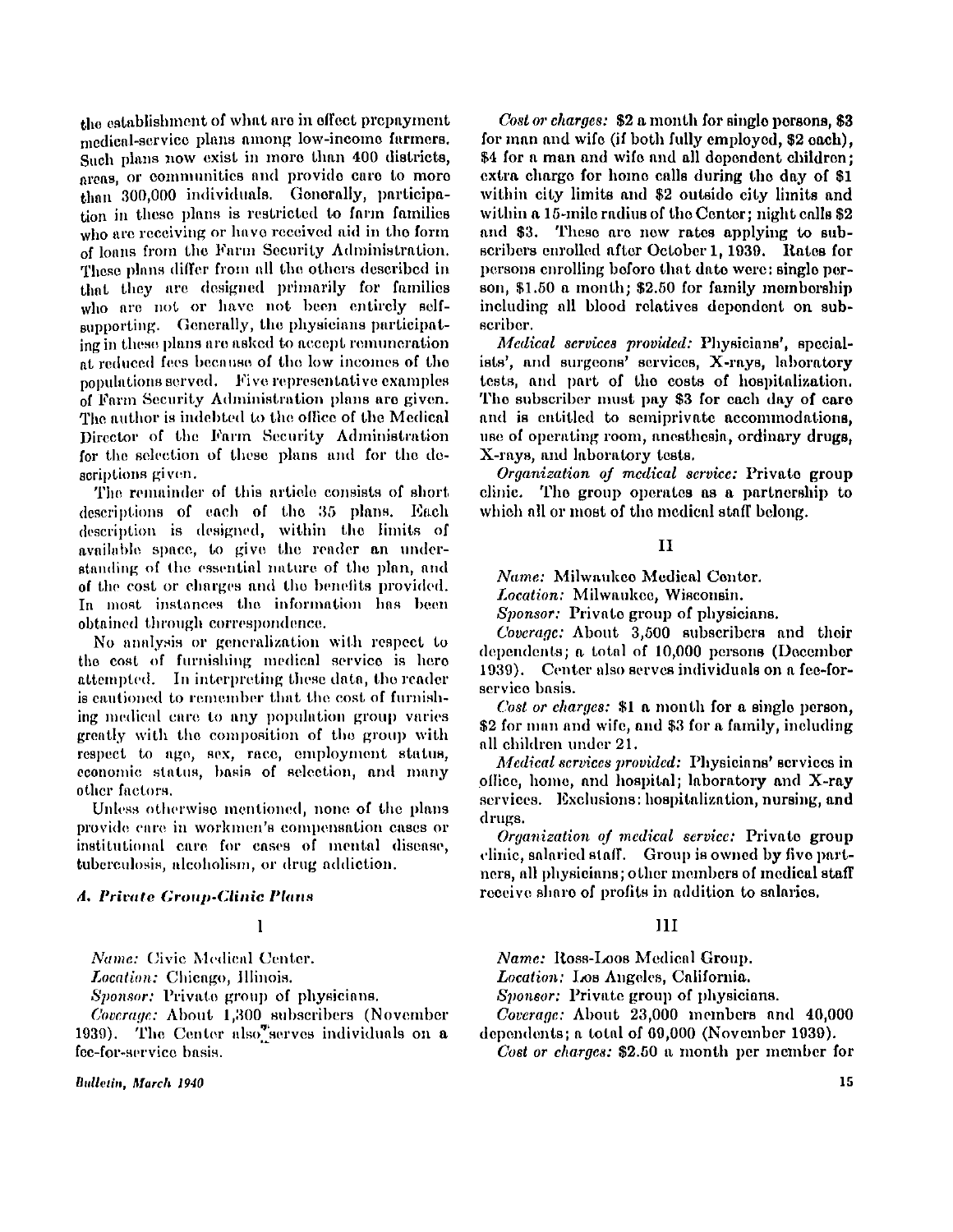members joining in groups; \$3 for those joining as individuals. This payment does not cover dependents, except that dependents may obtain medical services at special low costs, i . e., 50 cents for an office call, \$1 for a home call, and proportionate charges for other services except hospitalization, which must be paid for at regular rates.

*Medical services provided:* Complete physicians' services, including X-rays, laboratory services, physiotherapy, etc.; hospitalization (ward accommodations), including all usual hospital services for a maximum of 90 days in any 1 year; all prescribed medicines. Exclusions: hospitalization in obstetrical and in venereal disease cases.

*Organization of medical service:* Private group clinic, salaried staff. Clinic is owned by 18 partners, all physicians; other members of medical staff receive share of profits in addition to salaries.

## I V

*Name:* Trinity Hospital.

*Location:* Little Rock, Arkansas.

*Sponsor:* Private group of physicians.

*Coverage:* About 2,500 employed persons and their dependents; a total of  $5,508$  persons (Aug. 1, 1939). Group also serves individuals on a fee-forservice basis.

*Cost or charges:* Group subscribers: \$2 a month for a single person, \$4.50 for a family. Nongroup subscribers: \$2.50 for a single person, \$5 for a family.

*Medical services provided:* Physicians' services in the office and hospital, X-rays, laboratory services; hospitalization (semiprivate accommodations) for a maximum of 6 weeks in any 1 year. Necessary nursing care in the hospital; ordinary drugs used in treatment of patient in the office or hospital. Home calls at a special charge of \$2 during the day and \$4 at night. Exclusions: eye cases, venereal disease cases.

*Organization of medical service:* Private group clinic, salaried staff. Group is owned by four partners, all physicians; other members of medical staff receive share of profits in addition to salaries.

#### *It. Medical-Society Plans*

## V

*Name:* Associated Medical Services, Inc. *Location:* Toronto, Ontario.

*Sponsor:* Ontario Medical Society.

*Coverage:* 11,000 subscribers (October 1939) and growing at the rate of 800 new subscribers a month.

*Cost or charges:* Subscribers, \$2 a month ; first dependent, \$1.75 a month; second dependent, \$1.50; third dependent, \$1.25; fourth and each additional dependent, \$1. Dependents include wife or husband of subscriber, and children under age of 21 who are not in receipt of incomes exceeding \$7 a week.

*Medical services provided:* Services of participating physicians in office, home, and hospital, including consultations, surgery, and X-rays; semiprivate hospital care at cost not to exceed \$3.50 a day, plus cost of anesthesia and use of operating room; medicines while in hospital at average cost not to exceed 50 cents a day; all necessary nursing; care in childbirth after patient and husband have been members for 10 months. Maximum cost of service to a subscriber or dependent not to exceed \$800 in a contract year.

There is a 2-month waiting or probationary period. Tonsil and adenoid operations provided only after year of membership.

*Organization of medical service:* Subscriber has free choice of participating physicians; i . e., all registered medical practitioners in Ontario who accept conditions of participation, including payment according to fee schedule adopted by the Ontario Medical Association.

## V I

*Name:* California Physicians' Service.

*Location:* California; headquarters in San Francisco.

*Sponsor:* California State Medical Association.

*Coverage:* Present number of subscribers, 8,000 (Feb. 15, 1940). Plan is open to employed persons earning \$3,000 or less a year. Coverage not yet extended to dependents.

*Cost or charges:* The plan covering physicians' services is offered in conjunction with hospitalization insurance provided by three nonprofit associations in the State. The combined charge for both services is \$2.50 a month or \$2 a month if the subscriber assumes the costs of the first two visits of a physician in any illness or injury . Of the combined charge, \$1.70 or \$1.20, respectively, goes to the medical-service plan and 80 cents to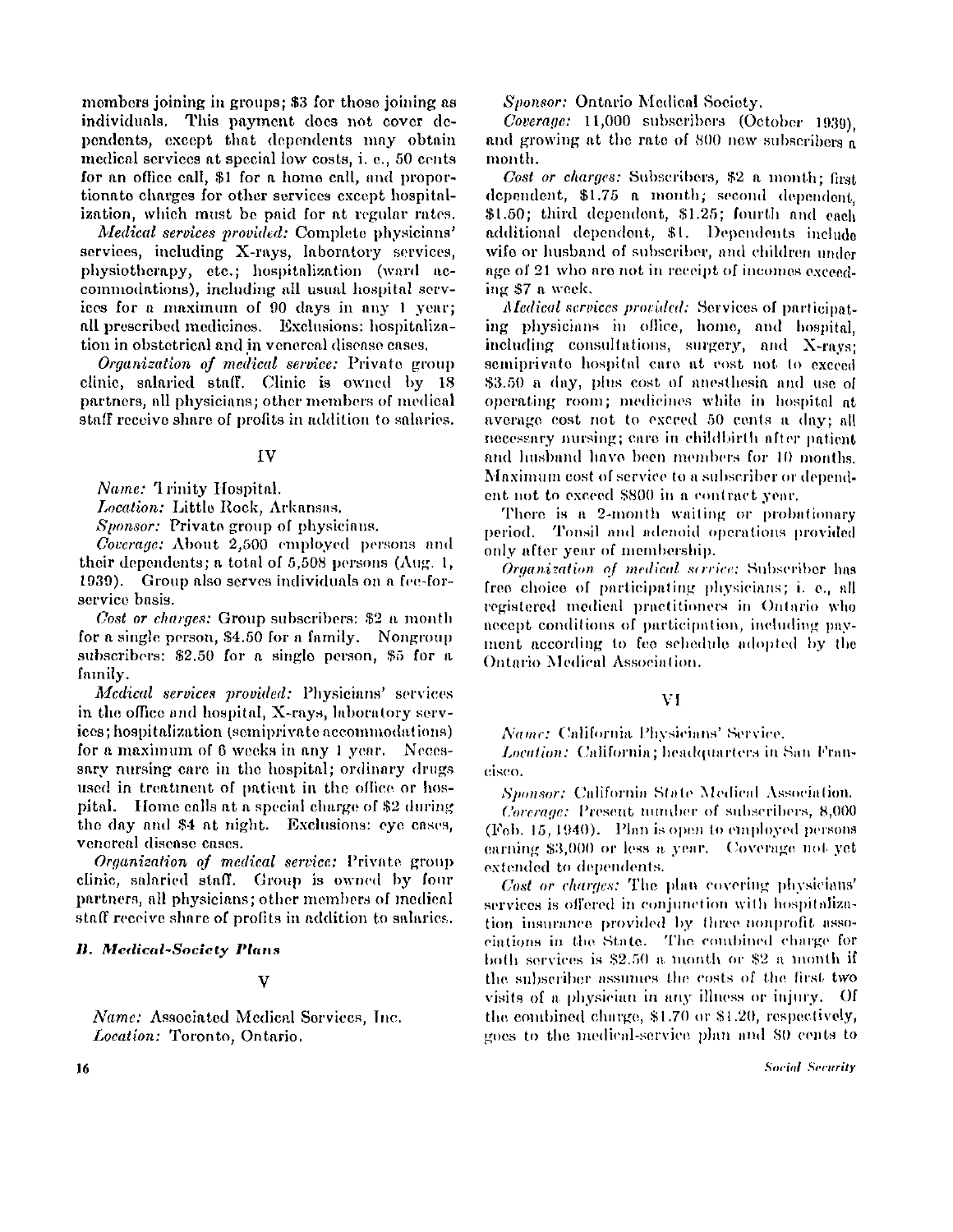the hospital-service plan. Subscription to either service may be obtained separately.

*Medical services provided:* The medical-service plan provides complete physicians' care including laboratory and X-ray scrvices (not more than 1 year's service for any one illness or injury). Herniotomy, tonsillectomy, adenoidectomy, and nasal septum operations not provided until member has been enrolled for at least **12** months ; service with respect to pregnancy, childbirth, or miscarriage not provided until member has been enrolled for **24** months. The hospital-service plans provide hospitalization (semiprivate accommodations) for a maximum of **21** days in any one illness.

*Organization of medical service:* Subscriber has free choice of all licensed physicians in the State who participate. More than 5,000 physicians have agreed to provide their services under the plan. California Physicians' Service is distinct and separate both financially and administratively from the hospital-service plans. However, to facilitate promotion and the collection of dues, both are sold together, and the subscriber may pay for both services by a single payment or payroll deduction.

## V I <sup>I</sup>

*Name:* Hawaii Medical Service Association. *Location:* Honolulu, Hawaii.

*Sponsor:* Honolulu County Medical Society.

*Coverage: Employed* persons with incomes of **\$300** a month or less; about **1,000** members (March 1939*).* 

*Cost or charges:* **\$3** a month.

*Medical services provided:* Physicians' **care** in the **office,** home, and hospital (if the member uses **more** than **\$20** in **office** and home calls within the first 6 months, he is required to pay half the cost of such calls during the balance of his membership year); laboratory and X-ray services (not to exceed **\$35** in any **I** year); hospitalization for **21** days at **a** cost of not **more** than **\$4.50** a day for room and board; medical drugs, supplies, and dressings, not to exceed **\$15** in any **1** year; private duty nursing for a maximum of 21 days. Total medical benefits <sup>2</sup>  **are** limited to **\$300** in the first year, and if the service received in the first year does not exceed \$10, the limit will be increased to

**Bulletin, March 1940** 

\$350 in the second year. Exclusions: prenatal and obstetrical care, eye refractions, eyeglasses.

*Organization of medical service:* Members have free choice among physicians who are members of the Honolulu Medical Society. The fee schedule is based on schedule submitted by medical society and comprises ordinary fees of doctors.

## **VIII**

*Name:* King County Medical Service Corporation.

*Location:* Seattle, Washington.

*Sponsor:* King County Medical Society.

*Coverage:* About 35,000 employed persons (1939); only employees earning less than \$1,800 annually are eligible. Group coverage through contract with employer.

*Cost or charges:* From  $$1.25$  to  $$1.75$  a month, depending upon make-up of group of employees, nature of industry, etc.

*Medical services provided:* Medical and surgical care for not more than 20 weeks for any one illness or accident; hospital and nursing care in hospital for not more than 20 weeks; dental examinations and X-rays when necessary for medical diagnosis; X-rays; orthopedic appliances. Exclusions: obstetrical cases; conditions requiring use of radium or deep X-ray except on authorization of medical director; venereal diseases and diseases peculiar to sex; tuberculosis, diabetes, and cancer; chronic diseases; however physicians shall treat acute conditions of chronic ailments other than those named above.

*Organization of medical service:* Subscriber has free choice of participating physicians.

## $1$  $X$

*Name:* Medical and Surgical Care, Inc. (proposed plan).

*Location:* Utica, New York.

*Endorsers:* Local county medical, osteopathic, and homeopathic societies and academics of medicine. Plan not yet in actual operation; subscribers are being enrolled but medical service is not yet being given (Mar. 2, 1940).

*Coverage:* Enrollment open to employed persons and their dependents. No income limits.

*Cost or charges:* Two plans are offered, Plan I providing physician's, surgeon's, or osteopath's care in the office, home, and hospital; Plan II providing physician's care in hospitalized illnesses

<sup>&</sup>lt;sup>1</sup> Bureau of Medical Economics, American Medical Association, Organized **<sup>2</sup>Bureau of Medical Economics***,* American Medical Association*, Organized Payments for Medical* Services, **Chicago , 1939**, **p. 118.**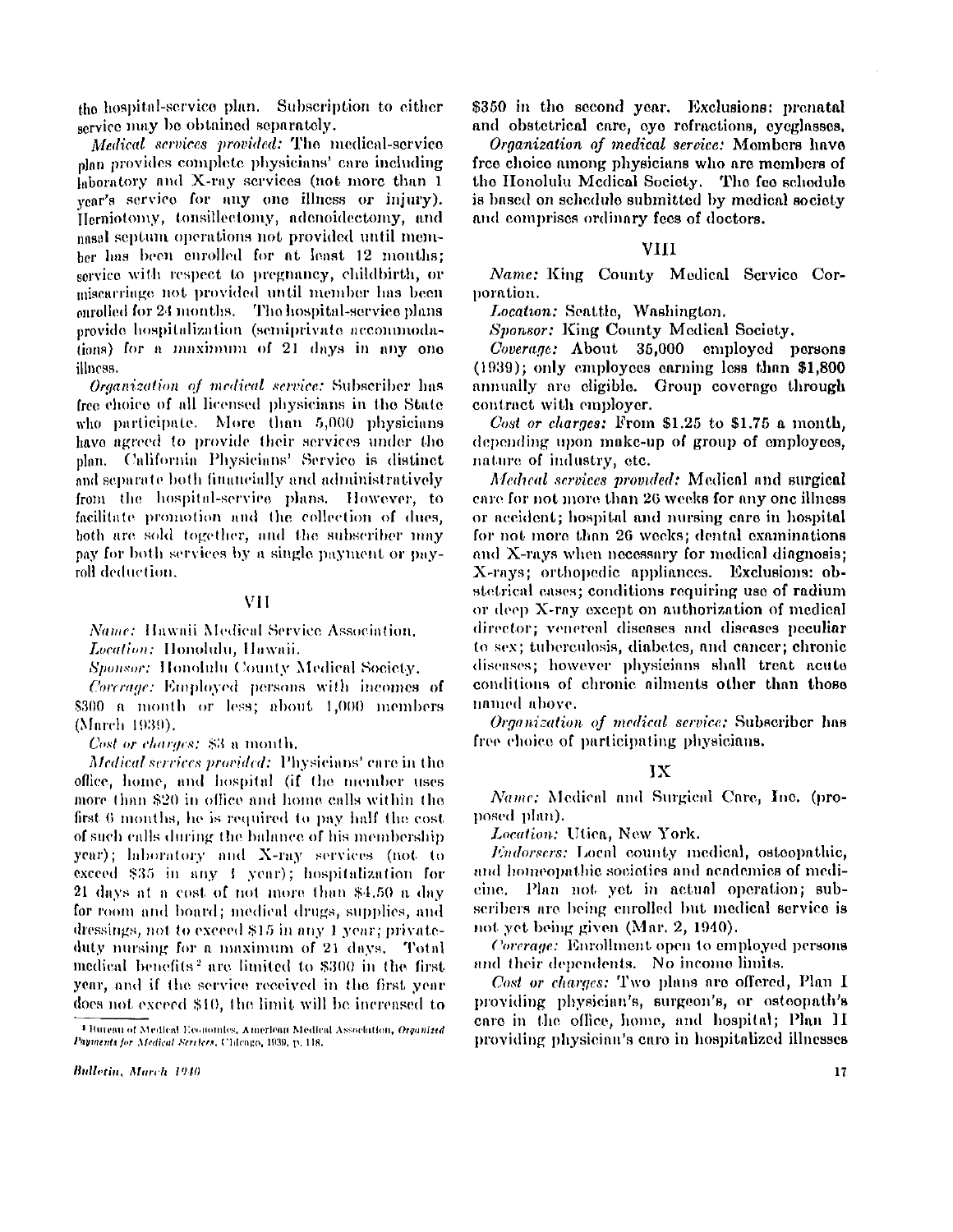only. Charges under Plan I are \$1.40 a month for employed subscriber, \$1.15 for spouse and each dependent from 16 through 18 years of age, and 75 cents for one or more children under 16, regardless of number. The analogous charges under Plan II are 80, 75, and 60 cents. Under Plan I, during the first contract year the first \$6 of care per family is to be paid by the subscriber; subsequently the cost of the first two home or office calls in each separate illness is also to be paid by the subscriber. Under Plan II, the first \$10 of expense per family in any 1 contract year is paid by the subscriber when hospitalized. In both plans subscribers must pay the added fee usually charged by physicians for home calls made after 10 p. m.

*Medical service to be provided:* Under Plan I, physician's, surgeon's, or osteopath's care in the office, home, or hospital and  $X$ -rays and laboratory services, subject, however, to the following cost limitations: value of care given is not to exceed \$225 for one person, \$325 for two, \$425 for a family; calls in office, home, or hospital not to exceed \$75 for each person not including maternity and surgical after-care; X-ray diagnosis, \$50 each person; X-ray therapy (including radium treatments), \$50 each person; laboratory examinations, \$35 each person; allergy tests and treatments, \$100 and one-half the cost to be paid by the subscriber; physiotherapy, 30 treatments, onehalf the cost to be paid by the subscriber; surgery, \$225 each person.

Under Plan II, physician's services in hospitalized illnesses, subject, however, to the same over-all limitations as under Plan I and to the following, for each person enrolled: anesthesia services, \$25; physician's calls in hospital, \$40 not including maternity or surgical after-care; physician's calls in home or office within 30 days after discharge from hospital, \$20; X-rays and radium treatments, \$25; laboratory examinations in the hospital, \$25; surgery, \$225.

Exclusions: Services for conditions, disease, or ailment existing at time of enrollment; maternity and prenatal care and care in hernias and tonsillectomies within 10 months of enrollment.

*Organization of medical service:* Subscriber to have free choice of participating physicians, and may also receive service from nonparticipating physicians who will be paid two-thirds of the participating physician's fee. Subscription to the plan is offered in conjunction with Hospital Plan. Inc., with home office in Utica.

 $\overline{\mathbf{X}}$ 

*Name:* Michigan Medical Service, Inc. (proposed plan).

*Location:* Michigan.

*Sponsor:* Michigan State Medical Society.

*Coverage:* Plan not yet in operation. To be open to single persons with incomes under  $$2,000$ and families with incomes under \$2,500.

*Cost or charges (tentative):* \$2 a month for individual subscribers, \$3.50 for husband and wife. and \$4.50 for a family .

*Medical services to be provided:* Complete physicians' services in office, home, and hospital; laboratory, anesthesia, and X-ray services; obstetrical care after 12 months of membership; for tuberculosis, venereal diseases, cancer, and nervous and mental conditions, medical service limited to that necessary to establish diagnosis. Subscriber must bear directly first \$5 of cost of services received in each year. The value of services which subscribers may receive in any 1 subscription year is not to exceed \$325 for a single subscriber, \$550 for man and wife, and \$875 for a family .

*Organization of medical service:* Subscriber to have free choice of physicians who care to participate under the terms laid down.

# X I

*Name:* Multnomah Medical Service Bureau.

*Location:* Portland, Oregon.

*Sponsor:* The Bureau, although owned by its member physicians numbering more than 200, is controlled by the Multnomah County Medical Society. The latter appoints the board of directors of the Bureau. Any member of the local medical society may become a member of the Bureau.

*Coverage:* More than 14,000 employed persons (November 1939). The "objective" is to limit subscription to employed persons earning less than \$1,800 a year. Group coverage through contract with employer, who deducts dues from pay; dependents of employees not covered.

Cost or charges: Varies with composition and size of employee group.

*Medical services provided:* All necessary medical, surgical, and hospital care (ward accommoda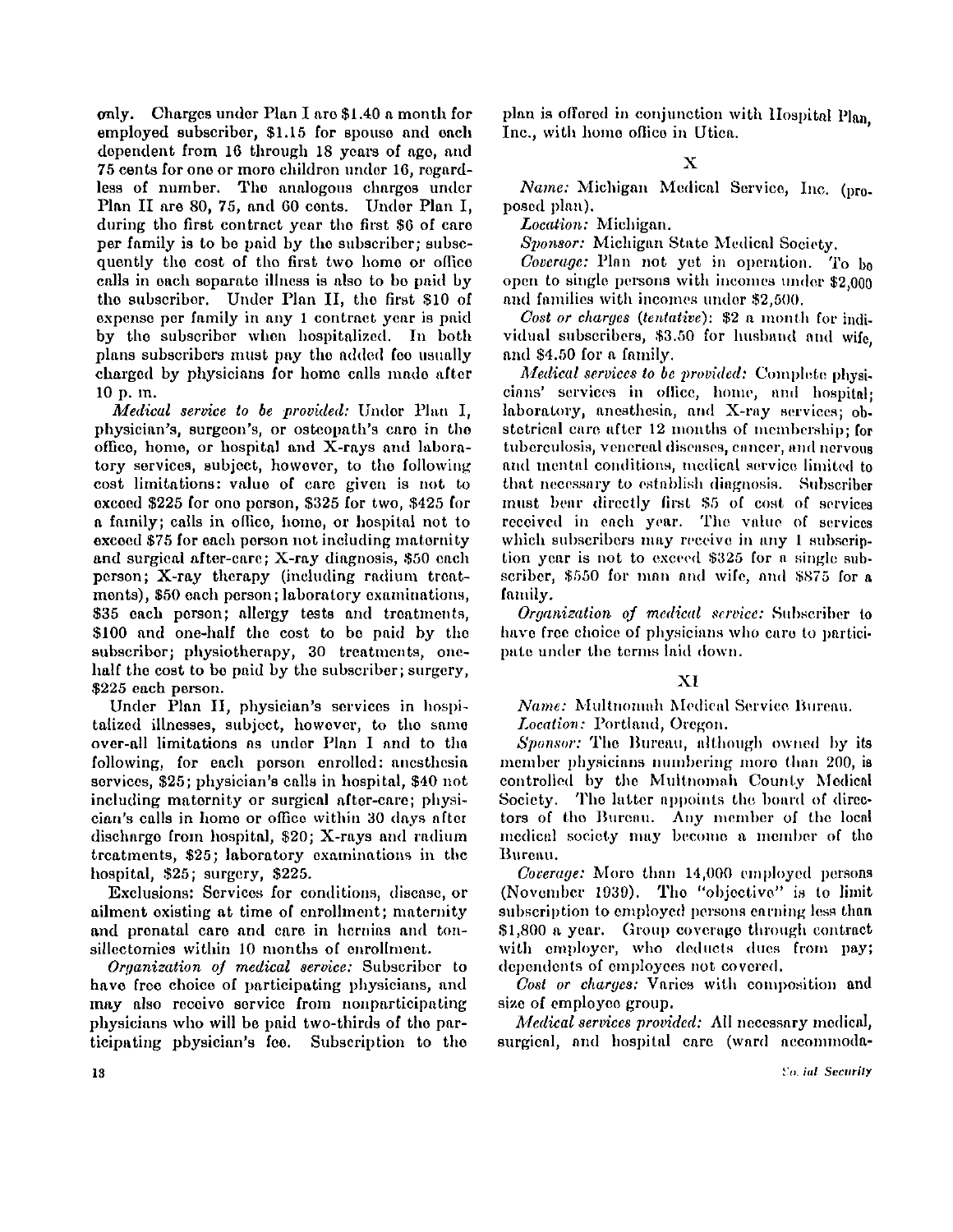tions). Hospital care limited to 6 months for any one illness; medical service limited to 1 year for any one illness or injury; dental X-rays and extraction of teeth; special nursing in hospital when required; prescribed drugs. Exclusions: service not provided in pregnancy or childbirth or in conditions arising therefrom, in venereal diseases, or in cases of allergy or pyorrhea.

*Organization of medical service:* Subscriber has free choice among the member physicians of the Bureau.

## X I I

*Name:* Mutual Health Service (proposed plan).<sup>3</sup> *Location:* Washington, D. C.

*Sponsor:* Medical Society of the District of Columbia.

*Coverage:* Plan not yet in operation (February 1939). Enrollment open to employed persons and their dependents in the District of Columbia with incomes of \$2,000 or less for single persons, \$2,500 or less for husband and wife, and \$200 additional for each dependent. Plan to be placed in operation when 5,000 persons have enrolled. Office opened to receive applications July 1, 1939.

*Cost or charges:* Single person, \$1.50 a month ; husband and wife, \$2.50; family, including all dependent children under 21, \$3.50.

*Medical services to be provided:* Physicians' services in the office, home, and hospital; laboratory and X-ray services. The subscriber (individual or family) must pay directly for the first medical services rendered in any 1 year up to the amount of \$6. The value of services which subscriber may receive is not to exceed \$250 for a single person, \$350 for husband and wife, and \$450 for a family in any 1 contract year.

*Organization of medical service:* Subscriber to have free, choice of physicians who care to participate under the terms laid down.

#### XII I

*Name:* Physicians' and Surgeons' Hospital Association.

*Location:* Salem, Oregon.

*Sponsor:* The Association is owned and controlled by its member physicians. Membership is open to all local physicians. The organization,

Bulletin, March 1940

though not established by the local medical society, has the latter's approval.

*Coverage:* About 5,000 employed persons (June 1939). Only employees with low or moderate incomes are accepted.

*Cost or charges:* \$2 a month.

*Medical scrvices provided:* All necessary medical and surgical treatment for maximum of 1 year for any one illness or injury; ward hospitalization for maximum of 6 months; required special nursing for not more than 30 days in any one illness or injury; prescribed drugs, dental extractions. Exceptions: pregnancy and obstetrical cases; venereal diseases; conditions peculiar to sex.

*Organization of medical service:* Subscriber has free choice among member physicians of Association.

## X I V

*Name:* Western New York Medical Plan, Inc. (a proposed plan of medical-expense indemnity insurance).

*Location:* Erie, Allegany, Cattaraugus, Chautauqua, Genesee, Niagara, Orleans, and Wyoming counties in western New York. The headquarters of the plan is in Buffalo.

*Sponsor:* The medical societies of these counties.

*Coverage:* The plan has received a permit to do business but has not yet (February 1940) been licensed. To be open to employed persons and their dependents: single persons with annual incomes of less than \$1,800, husband and wife with incomes under \$2,500, and families with incomes under \$3,000.

*Cost or charges:* Single persons, \$18 a year; husband and wife, \$26; family, including husband, wife, and all unmarried children under 19 years of age, \$36.

*Medical services to be provided:* The services of participating physicians in the office, home, and hospital. Subscribers (individuals or families) must pay directly the first \$10 for home and office calls in any contract year in medical but not surgical cases. The value of service which subscribers may receive (or, in the language of the plan, "the amount of indemnification and reimbursement") is not to exceed  $$200$  for a single subscriber, \$300 for subscriber and spouse, and \$400 for a family in any 1 contract year.

The language of the plan runs in terms of indemnification or reimbursement to the subscriber

<sup>&</sup>lt;sup>2</sup> While the Bulletin was in press, the Medical Society of the District of Columbia announced, as of April 3, that the plan will be held in abeyance "until a sufficient number of employees voluntarily subscribe."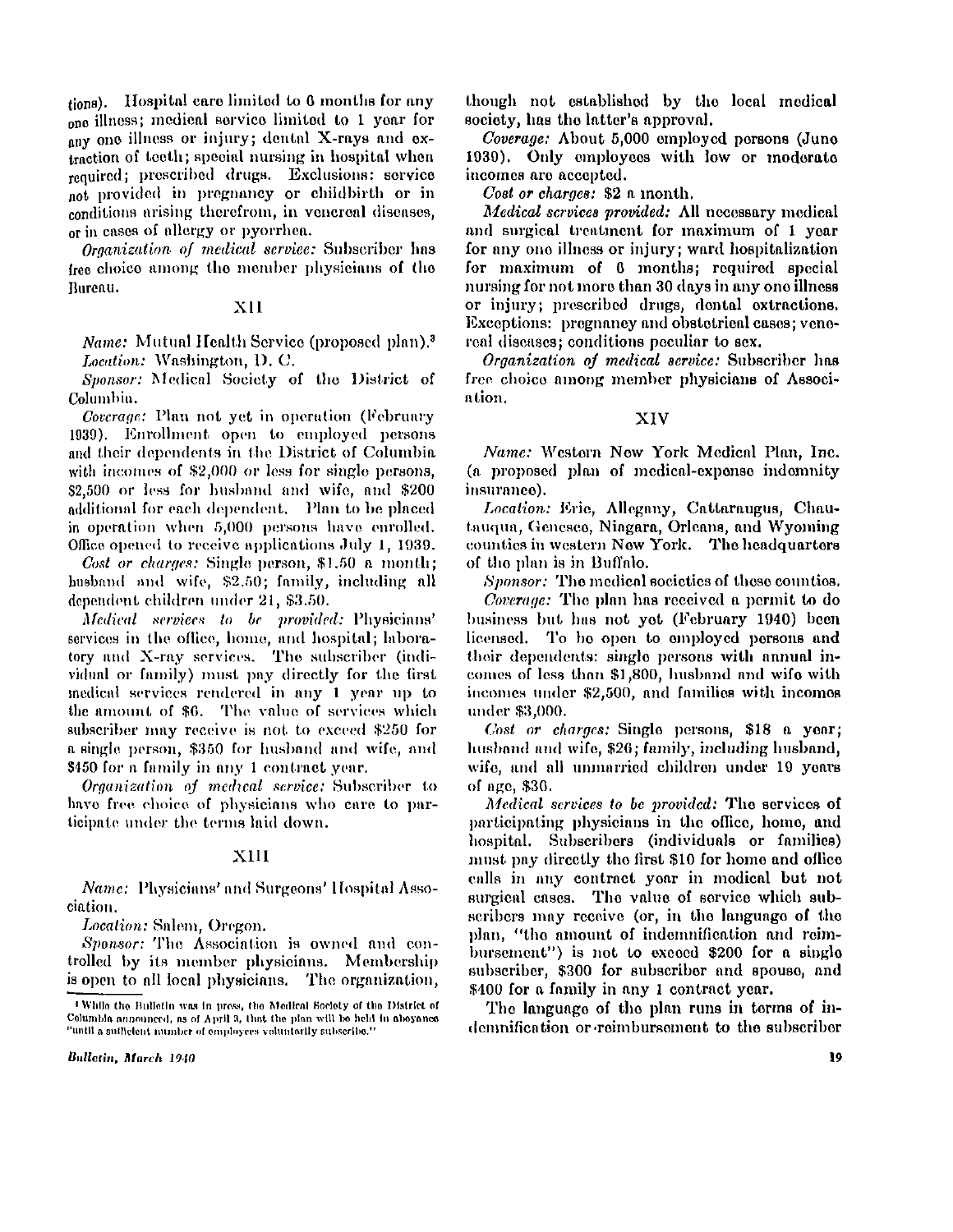for medical costs incurred. However, "in order to make sure that the physician receives such moneys so payable to the subscribing member under his contract," the corporation is authorized by the subscriber in his contract to pay the physician directly any such sums due him, the subscriber thereby being relieved of financial obligation for his physician's bill. Physicians participating in the plan agree to accept remuneration for their services in accordance with a unit schedule and to have all bills paid by the corporation on a pro rata basis.

Exceptions: services for which "reimbursement" will not be given during the first year include elective operations and treatment for any condition arising from pregnancy or childbirth. Treatment of venereal disease acquired as a venereal infection during the first 11 months of the contract will not be "reimbursed." Excluded from the contract of "reimbursement" are: services rendered in connection with any ailment or physical condition arising from the use of drugs or alcohol; diagnostic investigation or study not founded on clinical evidence of disease or injury; treatment of any congenital defect except in the newborn and then only when the subscriber holds a family contract; services rendered to individuals who have had prior to, or have at the time of their application for, membership, cancer, diabetes, osteomyelitis, tuberculosis, chronic nephritis, or coronary thrombosis; or treatment of any ailment or condition known by the subscriber to exist when application was made.

Costs of treatment of functional nervous and mental diseases in excess of \$50 in any contract year must be paid by the subscriber. When obstetrical care is given by a specialist—a physician whose practice is limited solely to obstetrics the subscriber must pay the difference between the \$50 allowed by the corporation and the specialist's fee.

The plan does not cover nursing fees, drugs, appliances, or hospital care. Under the New York law, indemnity for costs of hospital care may not be provided by corporations organized to furnish medical-expense indemnity .

*Organization of medical service:* The subscriber is to have free choice of physician who agrees to participate as an underwriting member of the plan.

# *C. General Consumer-Sponsored Plans*

## X V

*Name:* Douglas County Cooperative Health Association (proposed plan).

*Location:* Superior, Wisconsin.

*Sponsor:* Independent cooperative association in conjunction with Douglas County Medical Society, acting with approval of Wisconsin State Medical Society.

*Coverage:* Plan not yet in operation. It is intended to place plan in operation as soon as a sufficient number of people have enrolled. The Cooperative Health Association now has 162 members (individual or family units) including 400 individuals (November 1939).

*Cost or charges:* \$1.50 a month for a single person, \$2.25 for husband and wife, and \$2.90 for family.

*Medical services to be provided:* Physicians' services, including X-rays and laboratory services. Exclusions: treatment of venereal disease.

*Organization of medical service:* Members have free choice of participating members of county medical society.

## X V I

*Name:* Farmers' Union Cooperative Hospital Association.

*Location:* Elk City, Oklahoma.

*Sponsor:* Independent cooperative association. *Coverage:* 1,000 subscribers to the prepayment plan; about 3,800 persons covered, including dependents (December 1939).

*Cost or charges:* Members of the prepayment plan pay annual dues as follows: one person, \$12; two persons, \$18; three persons, \$22; four or more persons, \$25. These rates apply to husband and wife and all unmarried children living at home. Other dependents living in the household are included if the family group consists of four persons or less; otherwise such dependents pay \$6 a year.

*Medical services provided:* These dues entitle members to physicians' services, laboratory services, X-rays, and hospitalization (semiprivate accommodations), subject to the following extra charges: physicians' home calls, \$1 each plus 25 cents a mile one way; hospitalization, \$2 for each day of care plus charges for anesthesia and use of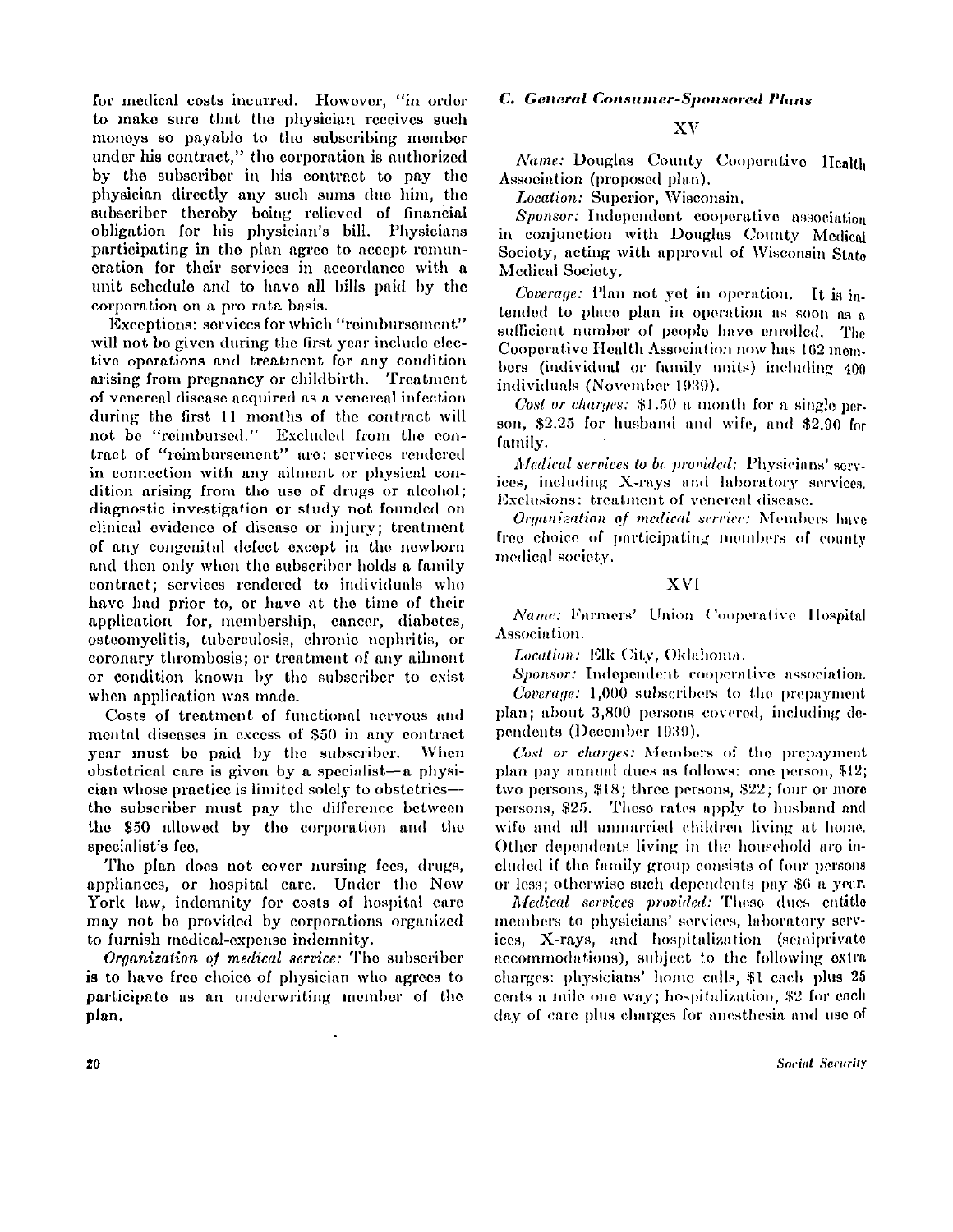operating room of **\$20** in major operations and **\$10**  in minor operations and obstetrical cases; X-rays, **\$3** first picture, **\$2 ea**ch for additional pictures. Members are entitled to  $X$ -ray of teeth and extractions without charge and to other dental services at low cost, e. g., cleaning **\$1,** ordinary fillings **\$1.** 

*Organization of medical service:* Salaried staff. The medical staff receives **75** percent of the dues for their services to members.

## **XVII**

*Name:* Greenbelt Health Association.

*Location:* Greenbelt, Maryland.

*Sponsor: I*ndependent cooperative association, unincorporated.

*Coverage:* Approximately **275** families (November **1939).** 

*Cost or charges:* **\$1** a month for single persons, **\$1.50** for a couple, **\$2** for a family.

*Medical services provided:* General practitioners' care; however, there are extra fees for first home call in an illness **(50** cents during day, **\$1** at night), obstetrical cases **(\$25),** and for certain other services such as tonsillectomies and minor surgery.

*Organization of medical services:* Service given by three salaried physicians who also engage in private practice.

## XVII I

*Name:* Group Health Association, Inc.

*Location:* Washington, D. C.

*Sponsor:* Originally Home Owners' Loan Corporation, now independent.

*Coverage:* Approximately **2,350** Federal employees and their dependents; a total of about **5,450** persons (December **1939).** 

*Cost or charges:* Member, \$2.20 a month; wife or husband of member, **\$1.80;** all children under **18, \$1;** children **18-21, \$1** each; dependents over 21, \$2.20. Extra charges: \$1 for first home call in any one illness; \$25 for delivery. If a chronic ailment develops within the. first **3** years of membership, the member is required to pay that part of the cost of services received for the chronic illness in question which is in excess of one-half of all dues paid by the member to date.

*Medical services provided:* Physicians' services, laboratory tests, X-rays, eye refractions, hospitalization (semiprivate accommodations) for **42** days in a year, **21** days in any one illness.

**Bulletin, March 1940** 

*Organization of medical service:* Salaried staff; outside consultants when necessary.

# XIX

*Name:* Health Service, Inc. (proposed plan).

*Location:* Boston, Massachusetts.

*Sponsor:* A group of lay individuals organized as a nonprofit corporation.

*Coverage:* Plan not yet in operation (January 1940). To be open to persons with annual incomes of not more than \$3,500. Membership at first to be limited to groups of employed persons and their dependents.

*Cost or charges (tentative):* Individuals, \$1.25 a. month; husband and wife, \$2.50; each child under 2 years of age, \$1 ; each child over 2 years of age and under 21 , 50 cents; maximum family rate for husband and wife and dependents under 21 years of age, \$4; for each dependent over 21 years, \$1.25.

*Medical services to be provided:* Physicians' services at the office, home, and hospital; laboratory and X-ray services. Exclusions: radium and X-ray therapy for tumor or cancer. Special charges: for the first four home calls in any one sickness within a period of any 2 consecutive months, \$1 each for a day call and \$1.50 for a night call; obstetrical care, including prenatal and postnatal care but excluding home calls, \$25; X-ray service, depending upon extent of study, \$1-5.

*Organization of medical service:* Subscribers to Health Service, Inc., are to receive service from a group of physicians organized as a partnership under the name of Medical and Surgical Associates. By the terms of an agreement between Health Service, Inc., and Medical and Surgical Associates, the latter group agrees to provide to subscribers to Health Service, Inc., all the services stipulated in the contract with subscribers, and in return Health Service, Inc., agrees to pay to Medical and Surgical Associates 80 percent of all the dues received by Health Service, Inc., from its members, and as much more as is compatible with the sound operation of Health Service, Inc. Medical and Surgical Associates also agree that members of the partnership shall receive compensation only for their services as physicians and for management of the partnership and that the profits of the partnership shall not be distributable to the partners.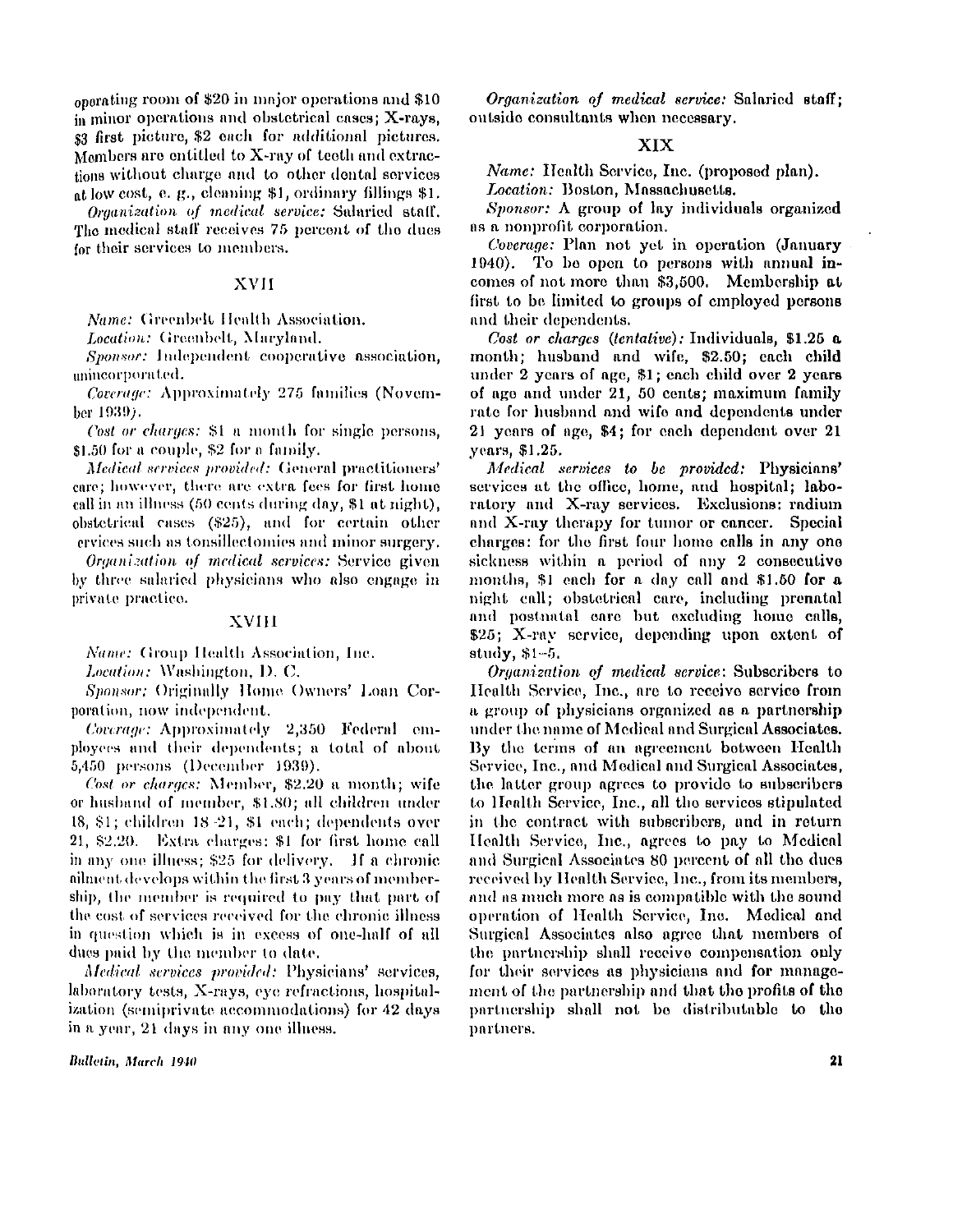*Name:* Wage Earners' Health Association.

Location: St. Louis, Missouri.

*Sponsor:* Independent cooperative association. *Coverage:* 450 members, November 1939; 497, June 1, 1938.

*Cost or charges:* Group subscribers: individuals, \$1 a month; family, \$1 per person with a maximum of \$3 per family, including husband, wife, and dependent children under 18. Nongroup subscribers: individuals, \$1.25 a month; family \$1.25 per person with a maximum of \$3.75 per family. Persons 60 years of age and over pay twice these rates. Extra charges: home calls, hospital calls in minor illness, and office or home calls for infants under 1 year of age, \$1 each call. In hospitalized major illnesses, including surgery and confinements, special charges for physicians' services will be made in amounts not to exceed \$20 when patient is in hospital for less than 8 days, \$40 for 8-14 days, or \$60 for 15 days or more.

There is an initial entrance and examination fee of \$3 for an individual or head of a family, \$2 for the second member of a family, and \$1 for each additional family member. There is also an initial membership fee of \$10 for a single individual and \$20 for a family, payable in installments.

*Medical services provided:* Annual health examination, services of general practitioners and certain specialists (subject to extra charges mentioned above), routine laboratory examinations, annual dental diagnosis; X-rays, special laboratory services, and physiotherapy provided at reduced rates; hospitalization not included. Service in maternity cases provided only after 18 months' membership, in genito-urinary and venereal disease cases after 1 year.

*Organization of medical service:* Service provided by independent private practitioners, who agree to serve members at stipulated fees.

# *D. Company or Employee Medical-Service Plans*

# X X I

*Name:* American Cast Iron Pipe Company Medical Service.

*Location:* Birmingham , Alabama.

Sponsor: American Cast Iron Pipe Company.

*Coverage:* Company provides free medical care to all employed persons and their dependents.

The average number of employees during 1938 was  $1,068$ , of whom approximately  $60$  percent were Negroes. Total group served consisted of about 5,340 persons.

*Cost or charges:* The cost to the Company of maintaining its medical department in 1938 was \$102,529, including costs of comprehensive medical examinations of now employees and of care furnished in industrial injuries. The over-all cost in 1938 per person served was \$19.20.

*Medical services provided:* Physicians' services, hospitalization (ward accommodations—employee must pay the difference in cost if he desires  $\alpha$ private room) without limitations, nursing care, drugs used in treatment of patients at the clinic or hospital, and dental care.

*Organization of medical service:* Company maintains its own clinic (capital investment of about \$125,000). Medical department has staff of 4 full-time physicians, 10 physicians (specialists) on part time, 6 full-time nurses, 2 half-time dentists. and 1 full-time laboratory technician.

## **XXII**

*Name:* East Ohio Gas Company Employees' Mutual Hospital and Medical Association.

*Location:* Cleveland, Ohio.

*Sponsor:* East Ohio Gas Company.

*Coverage: 6*00 employees and 300 wives entitled to Class B benefits (Nov. 1, 1939).

*Cost or charges:* Monthly dues, \$2 a member; an additional payment of 50 cents a month entitles wife to Class B benefits.

*Medical services provided:* Members are entitled to payment of medical and hospital bills within following maximum limits: office calls \$2 and home calls \$3 each, with combined total maximum of \$36 for any 1 year; hospitalization, \$5.50 a day for a maximum of 21 days; operating room and anesthesia, \$20; X-rays, \$25; surgeons' fees-major operations \$100, minor operations \$25, tonsillectomies, including anesthesia, \$50. X-ray and laboratory fees are not to exceed \$25 in any 1 calendar year. Total benefits in any 1 contract year not to exceed \$200. If the maximum is used in 2 consecutive years, no further benefits are allowed until a full year has elapsed. Class B members are entitled to payments for costs of hospitalization, operating room, and anesthesia only.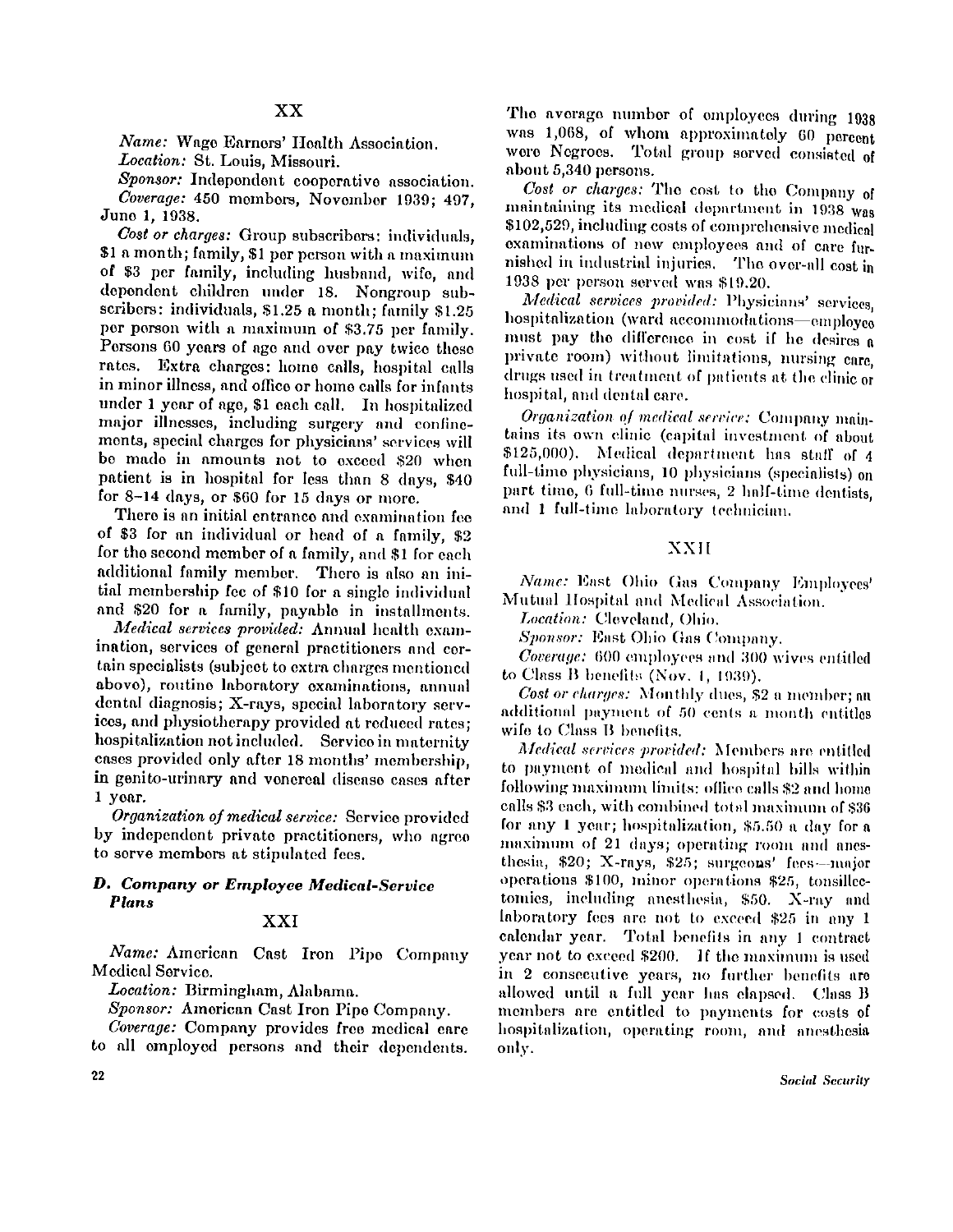*Organization of medical service:* Members have free choice of physicians in city. Fees allowed for medical and hospital services correspond to those allowed by the State Workmen's Compensation Commission. Charges in excess of these fees are to be paid by the individual member.

Note. **The Exercise September 1** North September 1 North September 1 no set the one just described have been organized, three covering employees of the East Ohio Gas Company in Akron, Canton, and Youngstown, respectively, one for employees of the Peoples Natural Gas Company in Pittsburgh, and one, entitled Hope Employees Mutual Hospital and Medical Association, in Clarksburg, West Virginia. Altogether, the six associations have **1,705** members and **515**  Class B members (Nov. **1, 1939).** The dues and benefits under all these associations are identical.

#### XXII I

*Name:* Endicott Johnson Company Medical Service.

Location: Johnson City, Endicott, Binghamton, and Owego, New York.

*Sponsor:* Endicott Johnson Corporation.

*Coverage:* Medical care is furnished to all employees of the company and their dependents. The average number of employees during **1938**  was **18,666,** and the total number of persons eligible for the service was approximately **51,180.** 

*Cost or charges:* Formerly (except for a **9**-month period in **1932)** the entire cost of the medical service furnished to employees and their dependents was borne by the company. In the spring of 1938 business conditions forced the company to make a **5**-percent deduction in wages for the support of the medical service. The total cost of maintaining the service amounted in **1938** to **\$47.48** per worker or approximately **\$17.33** per eligible person.

*Medical services provided:* Physicians' services, hospitalization without limit, X-rays, laboratory services, drugs, and the simpler forms of dental care.

*Organization of medical service:* Salaried medical staff.

#### **XXIV**

*Name:* Health Service System of San Francisco. (A compulsory medical-service plan for employees of the city and the board of education.)

Bulletin, March 1940

*Location:* San Francisco, California.

*Sponsor:* City government.

*Coverage:* All employees of the city and of the board of education (10,251) and the dependents (5,600) of these employees.

*Cost or charges:* \$2.50 a month per employee.  $$2.50$  for husband or wife,  $$1.50$  for the first dependent (under 18), and \$1 for each additional dependent.

*Medical services provided:* Physicians' services, including surgical and consultant services; laboratory and X-ray services;  $21$  days' hospitalization (ward accommodations) for member or spouse and 10 days' hospitalization for minor dependents (hospitalization not provided in obstetrical cases); for ambulatory patients, physiotherapy treatments limited to  $$10$ , X-ray examinations to  $$10$ , and laboratory tests to \$5.

*Organization of medical service:* Members have free choice of all physicians in San Francisco who desire to participate and will accept payment according to specified fee schedule.

## **XXV**

*Name:* Medical Service of the Homestake Min ing Company.

*Location:* Lead, South Dakota.

*Sponsor:* Homestake Mining Company.

*Coverage:* The company provides medical care to all employees and their families—approximately 2,020 employees and their dependents or an estimated total of approximately 6,080 persons (1938).

*Cost or charges:* Cost in year 1938 estimated to be \$15.05 per eligible person, including fixed charges on company-hospital investment but excluding cost of care furnished in industrial injury cases. Includes 85 cents per capita as cost of eyeglasses. Practically all costs, except cost of eyeglasses, are borne by the company.

*Medical services provided:* Physicians' services, hospitalization, X-rays , laboratory services, eyeglasses, and drugs. Dental care and homenursing service not provided.

*Organization of medical service:* Salaried medical staff. Company owns and operates a hospital.

## **XXVI**

*Name:* Northern Pacific Beneficial Association. *Location:* The line of the Northern Pacific Railway Company. One hospital each at Saint Paul,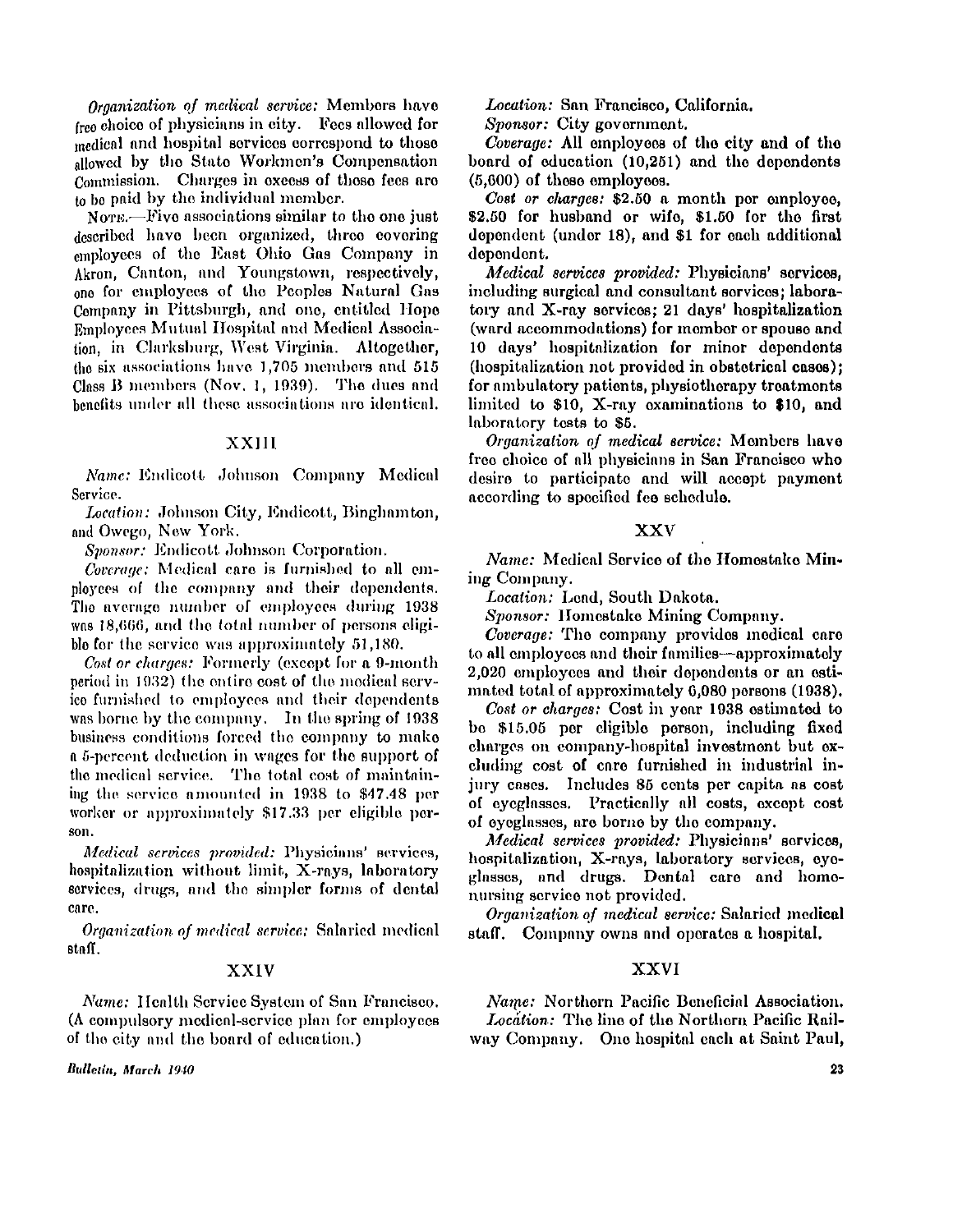Minnesota; Glendive and Missoula, Montana ; and Tacoma, Washington.

*Sponsor:* Northern Pacific Railway Company and its employees.

*Coverage:* All employees of the Northern Pacific Railway. Membership in the Association is a condition of employment. The average number of employee-contributors in 1938 was approximately 20,278. Dependents are not covered but may receive care as pay patients in the hospitals at reduced rates.

*Cost or charges:* Members pay 1 percent of monthly earnings, with a minimum assessment of 85 cents and a maximum of \$1.75 a month. Contributions from members in 1938 amounted to \$18.13 per employee-contributor. Except for a small deficit, contributions covered the cost of medical care and provided burial benefits costing \$1.29 per member, leaving \$16.84 as the average contribution for medical care. The company contributes a sum presumed to cover the cost of care of employees injured on duty. The cost of medical care furnished to employee-contributors, exclusive of care in industrial accident cases. amounted to approximately \$17 per covered person in 1938.

*Medical services provided:* Complete physicians' care, including laboratory services, X-rays, and hospitalization, all without limitations other than those indicated below; special nursing but for not more than  $7 \text{ days}$ ; dental care limited to X-ray and extraction of diseased teeth; prescribed drugs; trusses, splints, and other appliances; eyeglasses (up to a cost of \$5 and only after 3 years of membership). Bylaws limit treatment to 6 months in any one case of disabling illness or injury, but this limitation is seldom observed in practice. Care is not furnished without charge in obstetrical cases. The Association pays \$1.50 a day toward cost of sanatorium care in tuberculosis for a maximum of 1 year, depending on length of previous membership.

*Organization of medical service:* The Association owns and operates four hospitals, each with salaried medical staff. In addition, there are more than 400 physicians and surgeons designated as "line surgeons" and remunerated by retainer, part-time salary, or fees, who furnish home and office care to employees at different places along the line. In emergencies, employees may consult other physicians and be cared for at other hospitals; bills for such services are paid by the Association. The bulk of the care rendered is in the Association's hospitals and their out-patient departments. The Association's expenses for medical care exceed \$500,000 yearly, and it has a capital investment in medical facilities of more than \$1.5 million.

# **XXVII**

*Name:* Southern Pacific Hospital Department. *Location:* The lines of the Southern Pacific Company—Pacific Lines. The Department's main hospital is in San Francisco. Through its own or contract facilities, service is made available to employees everywhere along the lines.

*Coverage:* All employees of the company—more than 50,000. Dependents are not covered.

*Cost or charges:* \$1.50 a month is deducted from the pay of each employee. These contributions cover the greater part of the cost of furnishing care. The company makes up any deficit and provides free services, such as transportation, telegraph services, and auditing.

*Medical services provided:* "All necessary medical and surgical attention at either [the employees'] residences, physicians' offices, or hospitals, together with hospital care, nursing and maintenance, medicines, surgical dressings, artificial limbs and appliances—in fact everything that enters into the bill of expense when misfortune in the way of sickness or accident befalls them."

*Organization of medical service: The* Department has on its staff some 600 physicians and surgeons remunerated mainly by salary, full or part time. It operates a general hospital of 400 beds, a tuberculosis sanatorium of 85 beds, and 16 emergency hospitals or first-aid stations. It has contracts with independent hospitals along the line to furnish emergency care.

# XXVII I

*Name:* Stanocola Employees Medical and Hospital Association, Inc.

*Location:* Baton Rouge, Louisiana.

*Sponsor:* Independent employee mutual-benefit association composed of employees of the Standard 0il Company of Louisiana. The company collects the dues through a pay-roll deduction but assumes no official responsibility for the operation of the Association.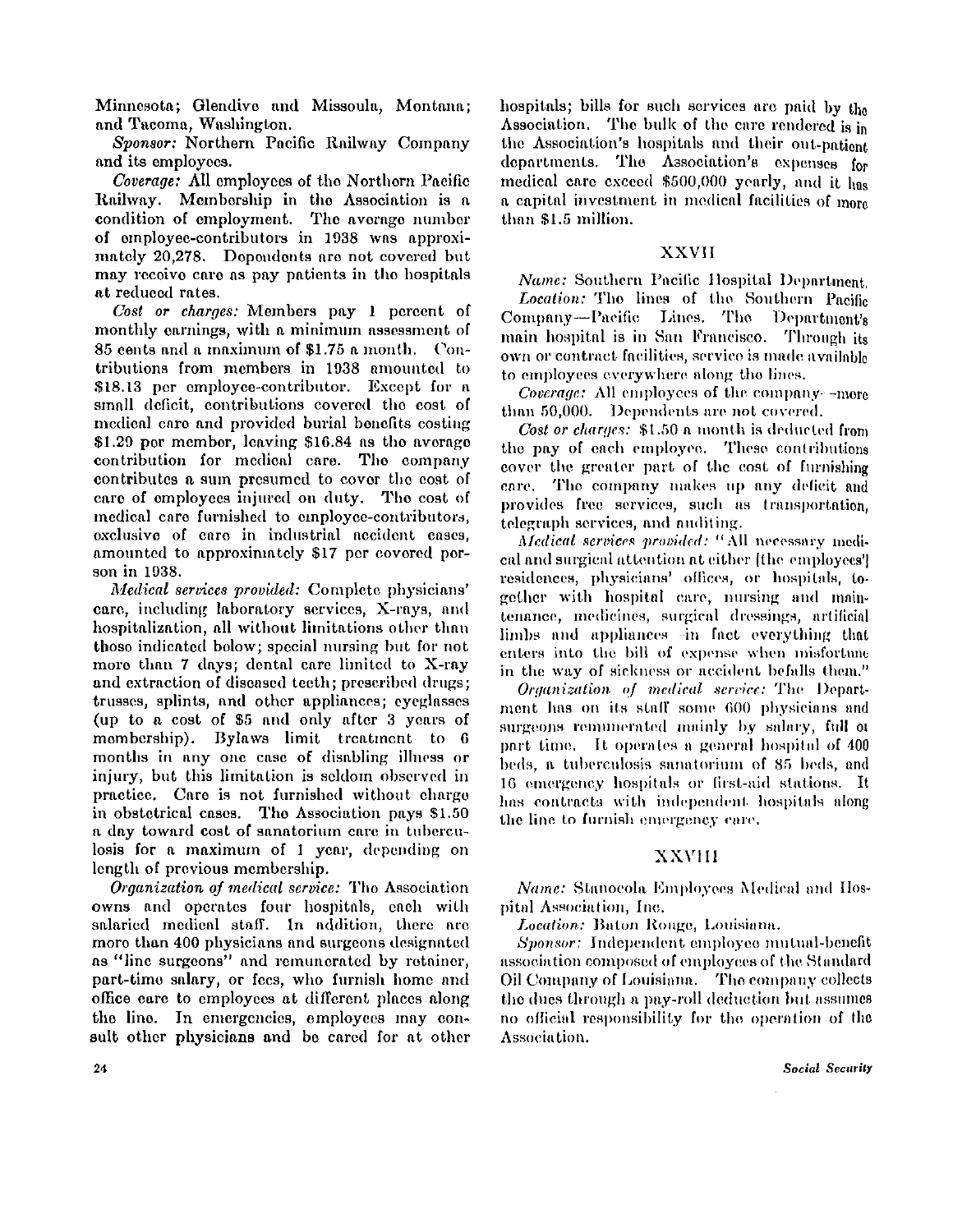*Coverage:* 3,000 employees and their defined dependents; a total of about 11,500 persons (November 1939).

*Cost or charges:* \$3 a month per member, plus two or three special assessments a year of \$3 each. In addition,  $$1$  a month is paid by members who have dependents other than wife, children, and parents covered by the service. Each new member is required to purchase a share of stock at a cost of \$20, payable in installments.

*Medical services provided:* Physicians' services in the office, home, and hospital; laboratory tests,  $physiothera py$ , diagnostic X-ray service; hospitalization (ward accommodations) and private duty nursing, to a combined maximum of \$250 for a single illness. Located in organization's clinic is a pharmacy operated independently by a local druggist. The cost of drugs is borne by the individual on a reduced-price basis.

*Organization of medical service:* Salaried medical staff.

# **XXIX**

*Name:* Tennessee Coal, Iron and Railroad Company.

*Location,* Birmingham, Alabama.

*Sponsor:* Company medical-service plan for employees.

*Coverage:* All employees living within certain radius of works and mines and earning less than \$250 a month may ask to be placed on the "medical  $list."$  Almost all eligible employees are on this list. Company has more than 20,000 employees (November 1939). Services given to dependents also.

*Cost or charges:* \$1.75 a month. These charges do not cover whole cost of service. Remainder is borne by the company.

*Medical services provided:* Physicians' service at dispensary or home and professional services in hospital; dental care at cost.

*Organization of medical service:* Salaried staff of 63 physicians and 13 dentists.

## X X X

*Name:* Union Oil Company Employees' Benefit Plan.

*Location:* Headquarters at Los Angeles; field and sales offices in many locations in California and Pacific Coast States.

*Sponsor:* Union Oil Company of California.

*Coverage:* Mombership in medical plan compulsory for the company's 7,700 eligible workers (1939).

*Cost or charges:* Monthly contribution per employee, \$2. Company contributes administrative cost amounting to 12-15 percent of the total cost of the plan.

*Medical services provided:* Complete physicians' services, including  $X$ -rays and laboratory services, and all necessary hospitalization. Exclusions: care not furnished in cases of flat feet, pyorrhea, venereal diseases, confinements, and conditions due to the deflection of the nasal septum. Dental and eye care not included. Ward hospital care provided ordinarily, with semiprivate or private room when medically necessary. Prescribed drugs furnished in hospitalized cases. Maximum cost of medical care provided in any one illness, \$500.

*Organization of medical service:* Members have free choice among licensed physicians (including osteopathic physicians). Medical and hospital bills of members paid according to fee schedule determined and approved by governing board of plan. Except in cases of emergency, approval of local administrative officer must be obtained before special services are performed.

## *E. Farm Security Administration Plans*

(Five typical plans are cited here, taken from approximately 375 district, county, and project plans doveloped by the Farm Security Administration; as of September 1939. Services offered by these plans are available only to low-income farm families.)

## XXX I

*Name:* Ashwood Health Association.

*Location:* Ashwood Plantation, Bishopville, South Carolina.

*Sponsor:* Farm Security Administration. The Association is unincorporated, cooperative.

*Coverage:* 145 families, including 841 individuals (Sept. 30, 1939). Membership open to families resident on this resettlement project.

*Cost or charges:* Single persons, \$18 a year; families, \$30; \$5 extra charge for obstetrical care.

*Medical services provided:* General practitioners' care, specialists' care, and 21 days' hospitalization (ward) in acute conditions.